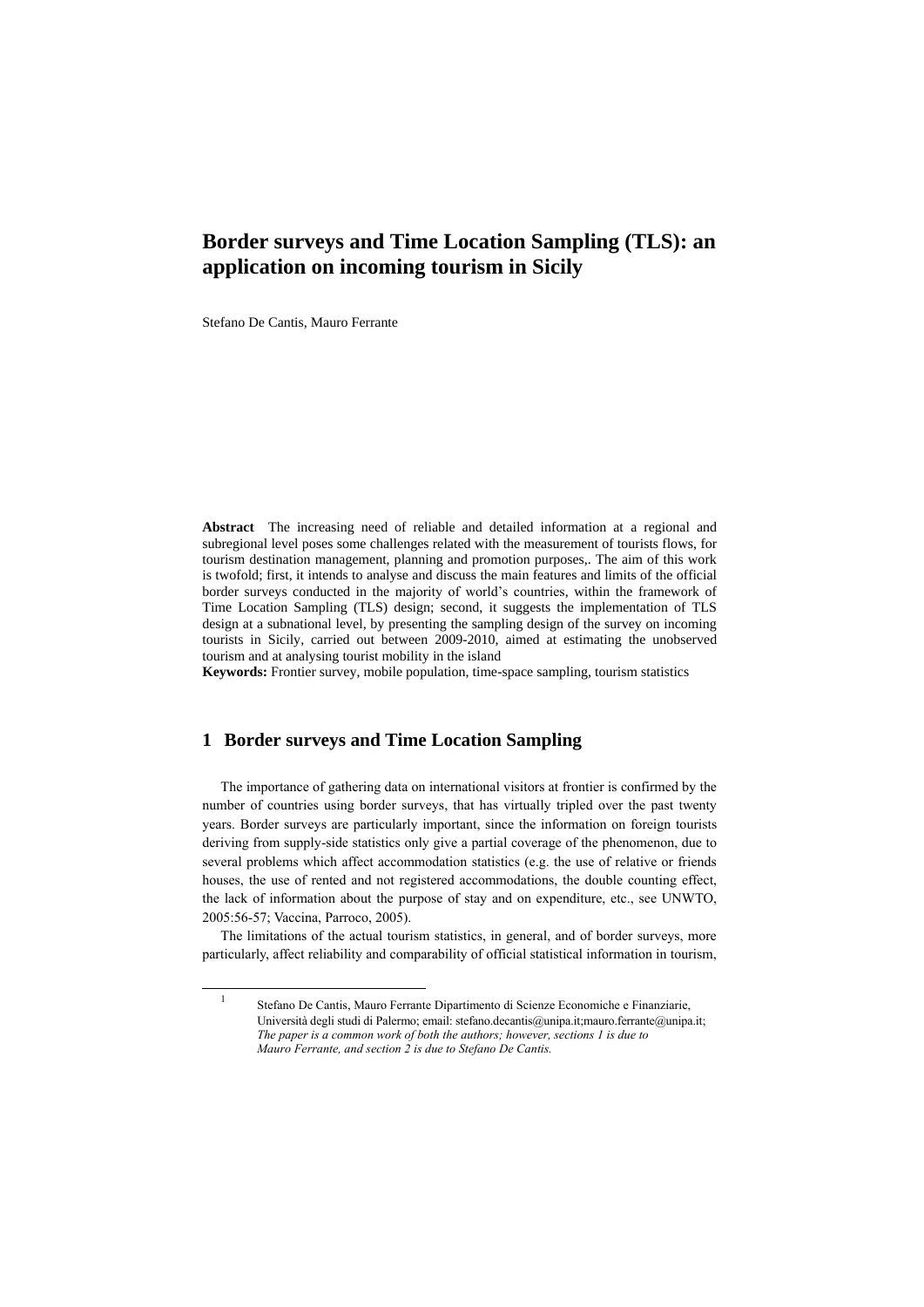as also highlighted by the "Comparative study of international experiences in the measurement of travel flows at national border" made in 2003-2004 on forty-eight world's countries by the World Tourism Organization (UNWTO, 2005). The study analyses the main features and technical details of the methodologies used in the estimation of the international tourism flows. Based on this comparative study, on an analysis of border surveys methodologies, and on our practical experience, the most critical aspects to face with when designing and conducting a border survey can be summarized as follows: a) the selection of entry/departure points; b) the choice of the time spread and the periodicity of information collection; c) the moment in which the interview has to be made (when tourists enter or leave the country); d) the definition of the main goals of the survey and of the main variables of interest; e) the choice of the sampling design strategy, e.g. number of stages, stratifications, stratification variables, etc.; f) the choice of the survey instrument (face-to-face interview, CAPI, etc.); g) other only apparently less important aspects which characterize the research design, such as the techniques adopted to approach tourists, the choice and the availability of prior information to define the sampling design; h) finally, the statistical procedures of estimation (the estimator used, the definition of selection probabilities, the determination of sampling weights, the estimation of standard errors, the calibration techniques, etc.). All these technical and practical difficulties are mainly due to the special nature of tourists population, which is by definition a mobile population. As for many other mobile or hard-to-reach populations, one of the main problem in sampling is represented by the absence of a complete list of the units. These issues, which are discussed mainly in epidemiological studies (Muhib et al., 2001; Kalsbeek, 2003; Kakinami, Conner, 2010), have been approached through Time Location Sampling (TLS) design. TLS offers an alternative solution to the more classical schemes, since it tries to recruit respondents in places and times where they would reasonably be expected to gather and ask them about their experiences within the place or space (Kalton, 2009). TLS is used to sample a population for which a sampling frame cannot be constructed but locations are known in which the population of interest can be found, or for which it is more efficient to sample at these locations (Karon, 2005). TLS is a probabilistic method used to recruit members of a target population at specific times in set venues. The sampling framework consists of venue-day-time units (VDT) – also known as time-location units – which represent the potential universe of venues, days and times. Surprisingly, even if many of the border surveys conducted by most of the national institutions could be set within a TLS framework, in most of the border surveys reviewed, there seems to be a lack in the formalized specification of the sampling design adopted. Consequently, the estimation procedures used, do not take adequately into account, at least explicitly, for the specific sampling design. The following section shows the TLS design implementation for the survey on incoming tourists in Sicily, by paying a particular attention to the main problems faced, and the solutions found in practice.

## **2 Sampling incoming tourists in Sicily**

The partial nature of accommodation statistics (Istat, 2011a), and the rough estimates of the foreign tourists provided by the Bank of Italy (Bank of Italy, 2011) and of Italian tour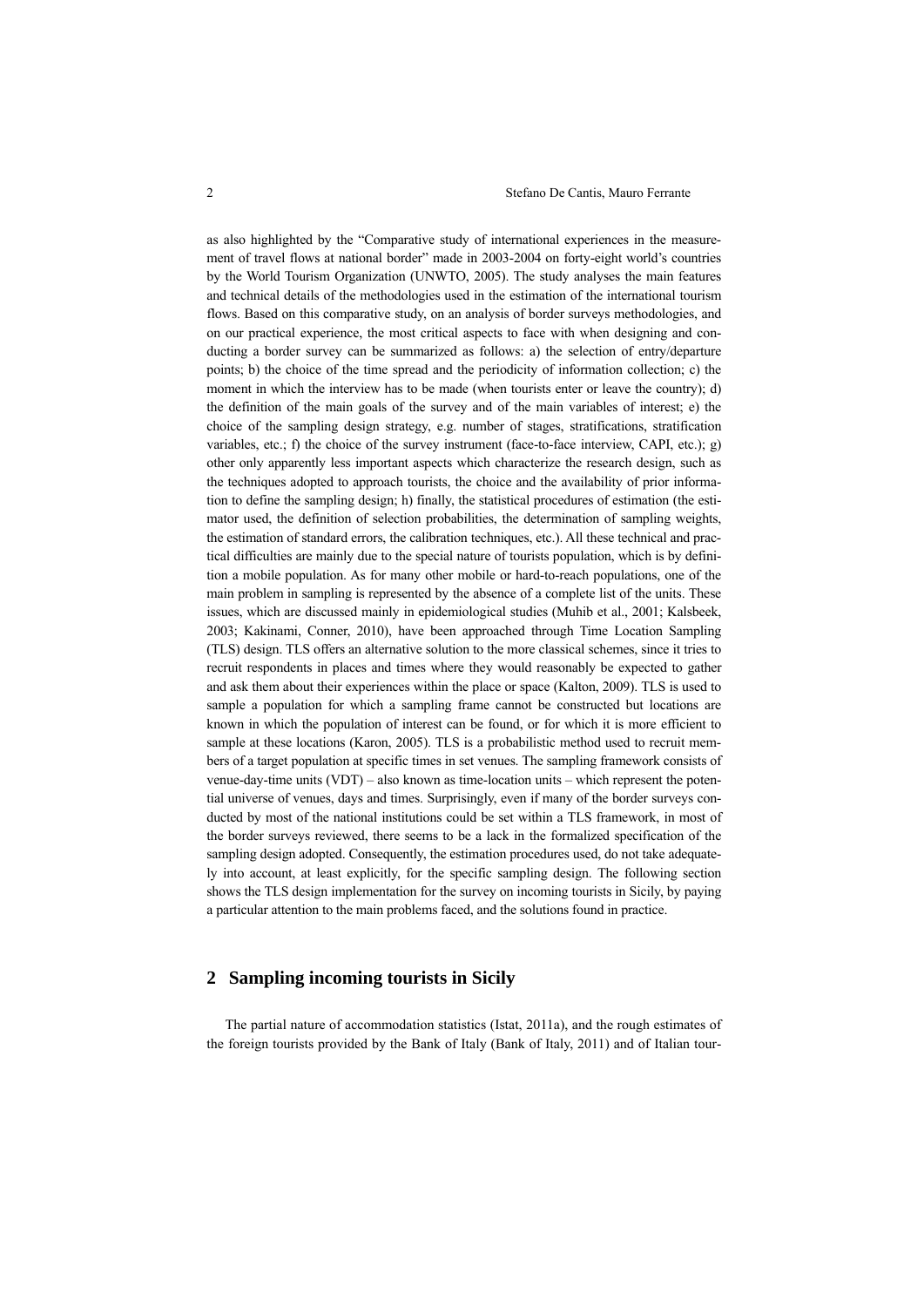Border Survey and time Location Sampling (TLS): 3 an application on incoming tourism in Sicily

ists published by the Italian National Statistical Institute (Istat, 2011b) do not provide an adequate support for tourism analysis at subregional level (Vaccina, Parroco, 2005). Given these premises, in 2009-2010 a survey on incoming tourists in Sicily was performed in order to gather information on tourist mobility and to quantify the magnitude of the unobserved tourism in the island. About 4.000 interviews were collected (for details on the entire research project, sampling design, and first results see Vaccina, Parroco, 2010), and a complex TLS design was adopted. The units of interest were represented by Italian (not resident in the island) and foreign tourists leaving Sicily at the end of their vacation. In this way it was possible to collect direct information (from the demand side) related to the whole period spent in the island, by minimizing the recall bias. Considered the insularity of Sicily, according to the TLS design, almost all the places from which it is possible to leave the Island were selected: the three main airports (Palermo, Catania and Trapani airports), the ports of Palermo and Catania, and the Strait of Messina. The periods covered by the survey were selected according to official data on tourists flows in the island: spring, summer, and autumn, during which more than the 80% of the official tourists flows are concentrated. The specific TLS implementation was treated as a two-stage stratified sampling design with unequal selection probabilities for the first-stage units, and with constant selection probabilities for the second-stage units. The first-stage units are constituted by the combination of places, days and hours, i.e. Venue-day-time units (VDT, i.e. primary sampling units: PSU). Let be  $M$  the total number of VDT. The second-stage units are constituted by tourists, which were selected within the first stage units through a systematic selection procedure. An integration of the official data coming from different statistical sources was used: tourism surveys from the demand side (Istat, 2011b), from the supply side (Istat, 2011a), data collected by the Bank of Italy on international tourism (Bank of Italy, 2011), data on daily air passengers and on daily ferries leaving the Strait. First-stage units selection probabilities of the VDT units (for the *i*-th place, and the *j*-th time) were consequently determined (i.e.  $P_{ij}$ ). For the second stage units, a pseudo-probabilistic approach was adopted, through a pseudo-systematic selection of the units in the days and places selected, according to strict rules given to the interviewers (De Cantis, Ferrante, 2011). After the survey, ex-post information on number of passengers within each VDT unit selected were asked to official authorities and managers of the different places selected (e.g. GESAP s.p.a. for Palermo Airport, SAC s.p.a. for Catania Airport, AirGEST Trapani Airport, and the Port Authorities for the Port of Palermo, Catania, and Messina). Considered the information on the number of people travelling in each VDT selected, a monthly estimate of the proportion of incoming tourists and of other travellers categories was used to determine the number of tourists within each VDT selected (i.e. second-stage units population), and, subsequently, the second-stage units selection probabilities ( $\pi_{h|i,j}$ , i.e. the probability of selecting the *h*-th tourist within the selected VDT<sub>*i*</sub></sub>) (for a more detailed description on the auxiliary information, see De Cantis, Ferrante, 2011). Once obtained the set of  $y_{h,i,j}$ , values (where *Y* is the variable of interest), a direct estimator of

Hansen-Hurwitz class is given by the following (for simplicity, stratification is ignored):  
\n
$$
\hat{Y} = \frac{1}{m} \sum_{i=1}^{s} \sum_{j=1}^{t_i} \sum_{h=1}^{n_{i,j}} \frac{y_{h;i,j}}{\pi_{h;i,j}} = \frac{1}{m} \sum_{i=1}^{s} \sum_{j=1}^{t_i} \frac{1}{P_{i,j}} \frac{N_{i,j}}{n_{i,j}} \sum_{h=1}^{n_{i,j}} y_{h;i,j} = \sum_{i=1}^{s} \sum_{j=1}^{t_i} \sum_{h=1}^{n_{i,j}} w_{i,j} y_{h;i,j}
$$